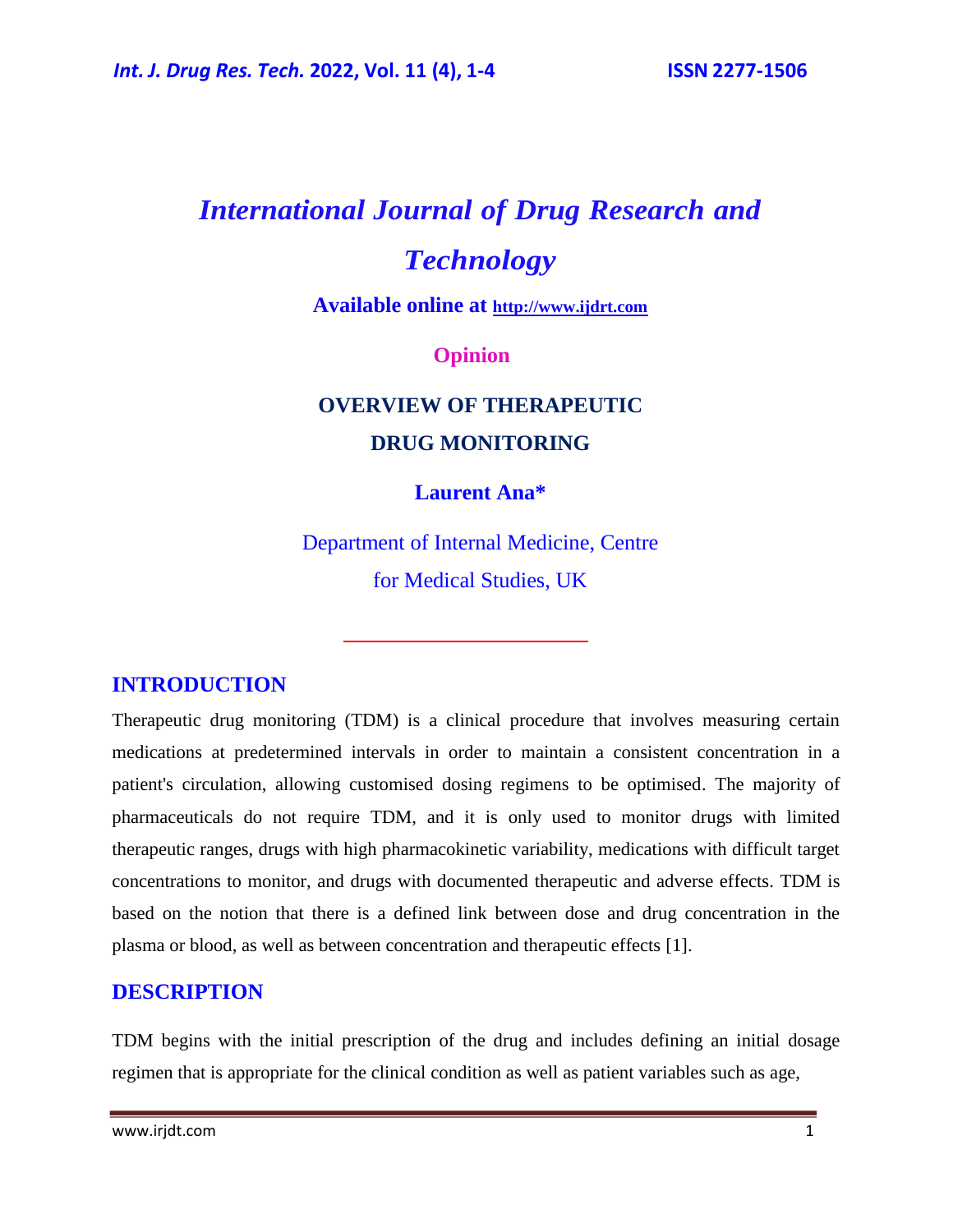weight, organ function, and concurrent pharmacological therapy. The sample period in relation to the medication dose, dosing history, patient reaction, and the planned medical targets are all elements to consider when interpreting concentration values. The purpose of TDM is to optimise therapeutic outcomes in patients in a variety of clinical scenarios by using optimal concentrations of difficult-to-manage drugs. TDM necessitates an interdisciplinary approach. Only by working together as a TDM team, which often includes scientists, doctors, nurses, and pharmacists, can accurate and therapeutically meaningful drug concentrations be achieved. To guarantee that best practises in TDM are implemented, team members must communicate effectively. Efficacy, compliance, medication-drug interactions, toxicity avoidance, and therapy cessation monitoring are now among the indications for drug monitoring. Although each indication may not apply equally to every agent, plasma drug concentration measurements may be useful in a variety of situations. However, measuring plasma concentrations can be useful because a low reading indicates either poor recent compliance or undertreatment [2].

If the patient is given a dose that is unlikely to be associated with a detected low concentration or if a previous measurement indicated that the plasma concentration should be higher for the given dose, poor compliance is suspected. The physician may find it useful to assess the plasma drug concentration and customise the dosage to the individual before starting pharmacological therapy. Measuring plasma concentrations again may be useful if the dosage regimen needs to be changed for any reason at a later stage of treatment, such as in patients with renal failure. If a poor clinical response is found, undertreatment of an established illness may be concluded. When the medicine is administered as a prophylactic, however, it is impossible to track the patient's response. As a result, the doctor can choose a dosage that will result in a certain target plasma concentration. This rule applies to lithium in the prevention of manic-depressive episodes, phenytoin in the prevention of fits following neurosurgery or trauma, and cyclosporine in the prevention of transplant rejection [3].

Obtaining and scrutinising plasma concentration measurements during the early phases of treatment allows the physician to avoid dangerous plasma concentrations in all circumstances. Drug toxicity can be detected clinically in many circumstances. For example, acute phenytoin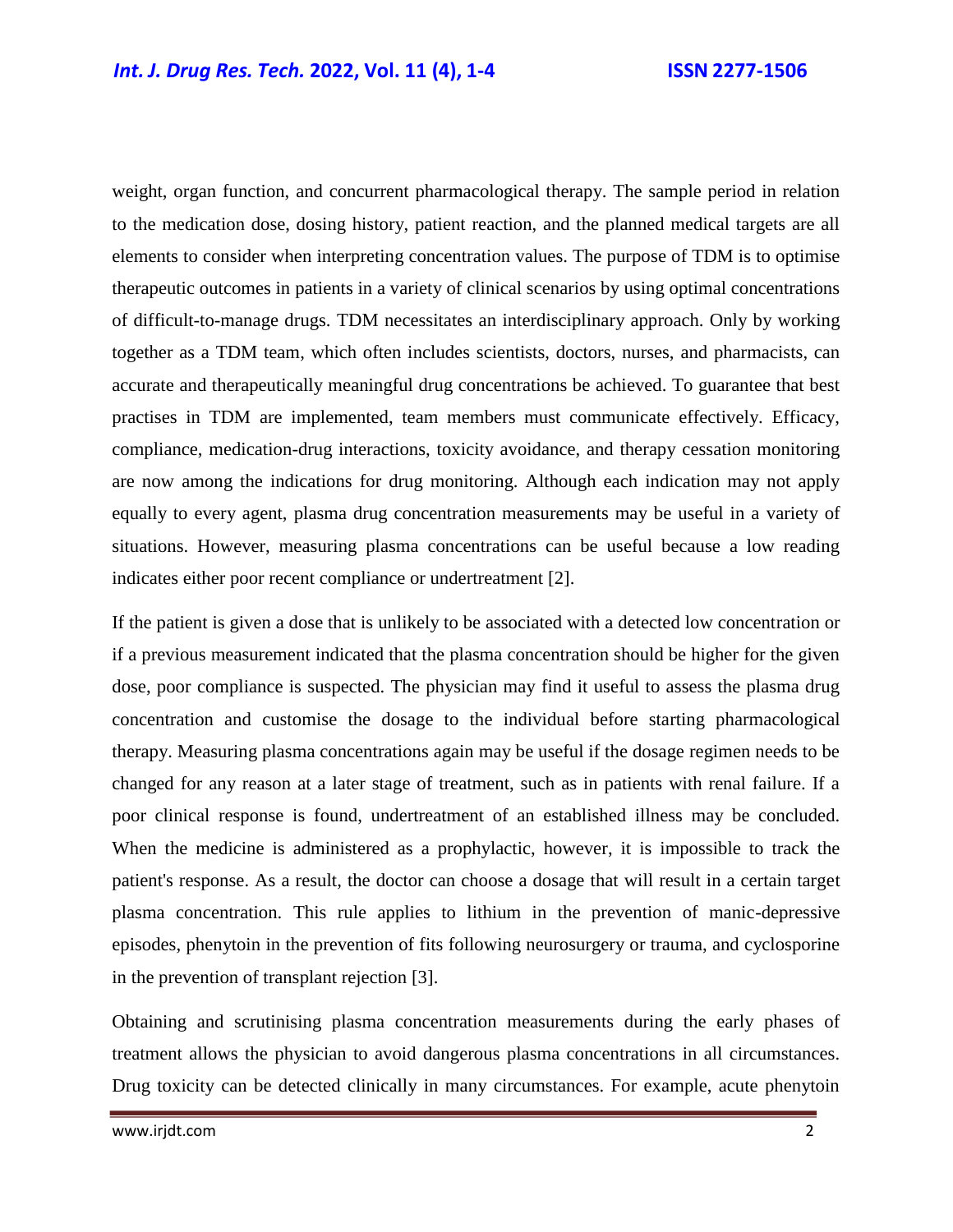#### *Int. J. Drug Res. Tech.* **2022, Vol. 11 (4), 1-4 ISSN 2277-1506**

toxicity is very straightforward to spot, and testing plasma concentrations may not be necessary for diagnosis, but it may be useful in lowering dosage later.

Similarly, clinically, aminoglycoside antibiotic nephrotoxicity might be difficult to distinguish from that induced by a severe widespread infection [4]. As a result, monitoring aminoglycoside plasma concentrations could aid in determining the difference between toxicity and infection [5]. If the possibility of a drug interaction is considered, measuring the plasma levels can help guide dosage adjustments. Examples of medicines that are frequently examined for therapeutic drug monitoring include:

- Antibiotics with aminoglycosides (gentamicin)
- Antiepileptic drugs are drugs that are used to treat epilepsy (such as carbamazepine, phenytoin and valproic acid)
- Lithium citrate, in particular, is a mood stabilizer.
- Antipsychotics are a type of medication that is used to treat (such as pimozide and clozapine)
- Digoxin
- In organ transplant recipients, cyclosporin and tacrolimus are used.

#### **REFERENCES**

- 1. Kang JS, Lee MH (2009). [Overview of therapeutic drug monitoring.](https://www.ncbi.nlm.nih.gov/pmc/articles/PMC2687654/) *Korean J Intern Med* 24:1.
- 2. Gross AS (1998). [Best practice in therapeutic drug monitoring.](https://bpspubs.onlinelibrary.wiley.com/doi/full/10.1046/j.1365-2125.1998.00770.x) *Br J Clin Pharmacol* 46:95-99.
- 3. Spector R, Park GD, Johnson GF, Vesell ES (1988). [Therapeutic drug monitoring.](https://d1wqtxts1xzle7.cloudfront.net/72731422/Therapeutic_drug_monitoring20211015-10160-1igirf1-with-cover-page-v2.pdf?Expires=1655111721&Signature=APAZPGdM8~Afrq7O9K2XMoTB356AnWcVSF2LmUXJ92f6ukqYAolnVMtGq4sJNv2fc~Q20ycNEqiVe4K2-1viXbCLbqrIjJQu4XjSizq3ZvpwF9rCQgeZpqKDIsymlXTcKHOAfq0chlglTCM6~SsAn3y64WNuvNSTGWmM0trEyBwrOk-cBgkOALXesG~cmY3dKAFosaOosndYjzwFMDA05WnnPEKOIvhUU9CDYG-TUmf120hyXrUPyIS6SkiAAM4jlTFPVRIIf0DtHxXKyX1wm9lGX0PNVN8cfZ5IPkUDmNgn51Yx5BTGS~m9jTqXCKBJeZKlSYwLSZGuCvU6PNB1kA__&Key-Pair-Id=APKAJLOHF5GGSLRBV4ZA) *Clin Pharmacol Ther* 43:345-353.

www.irjdt.com